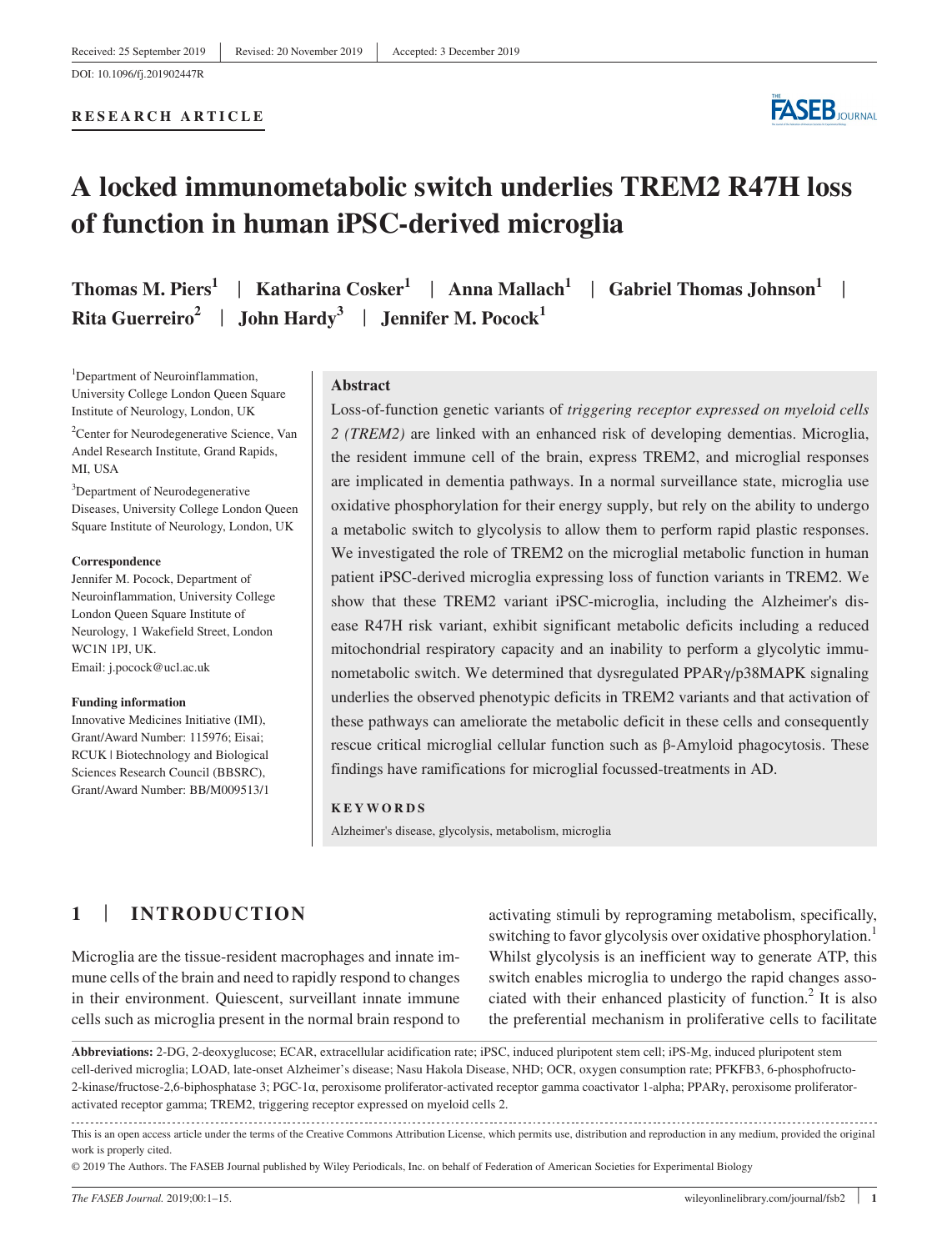the uptake and incorporation of essential nutrients vital for the production of new cellular biomass.<sup>3</sup>

In neurodegenerative diseases, aberrant microglial function has been increasingly recognized to contribute to disease progression; however, the influence of the cellular metabolic phenotype is not well understood. Missense mutations of *triggering receptor expressed on myeloid cells 2 (TREM2)* are associated with an enhanced risk of developing dementia including late-onset Alzheimer's disease (LOAD).<sup>4,5</sup> In the CNS, TREM2 is exclusively expressed in microglia and numerous studies have linked the disease-associated mutations to deficits in microglial function, including ligand binding/sensing, phagocytosis, and inflammatory responses.<sup>6,7</sup>

Much of the current work to elucidate the loss of functional consequences of TREM2 variants in AD has employed the use of KO animal models and whilst a role for TREM2 has been described in microglial metabolism,<sup>8</sup> it is not known whether disease-relevant variants also harbor metabolic deficits or the nature of any observed deficits. Here, we used human iPSC-derived microglia (iPS-Mg) generated from donors harboring specific TREM2 mutations previously characterized as hypomorphic variants in Alzheimer's disease and Nasu Hakola disease (NHD), and identified deficits in microglial metabolic regulation and associated functions. Furthermore, we identified for the first time that TREM2 variants are unable to carry out an immunometabolic switch to induce glycolysis and that this depends on PPARγ-p38MAPK-PFKFB3 signaling.

### **2** | **MATERIALS AND METHODS**

#### **2.1** | **iPSC generation**

Ethical permission for this study was obtained from the National Hospital for Neurology and Neurosurgery and the Institute of Neurology joint research ethics committee (study reference 09/H0716/64) or by the Ethics Committee of Istanbul Faculty of Medicine, Istanbul University (for the collection of T66M mutant fibroblasts to Dr Ebba Lohmann). R47H heterozygous fibroblasts were acquired with a material transfer agreement between University College London and University of California Irvine Alzheimer's Disease Research Center (UCI ADRC; M Blurton-Jones). Fibroblast reprograming was performed by episomal plasmid nucleofection (Lonza) as previously described,<sup>9</sup> using plasmids obtained from Addgene (#27077, #27078 and #27080). Nucleofected cultures were transferred to Essential 8 medium (Life Technologies) after 7 days in vitro (DIV) and individual colonies were picked after 25-30 DIV and CNV analysis was performed (Supplementary Figure 1A). All iPSCs were maintained and routinely passaged in Essential 8 medium. Karyotype analysis was performed by The Doctors Laboratory (London, UK) (Supplementary Figure 2B-D). The R47H<sup>hom</sup> line was a gene-edited isogenic of

BIONi010-C, purchased from EBiSC (BIONi010-C7). Control iPSC lines used in this study are as follows: CTRL1 (kindly provided by Dr Selina Wray, UCL Institute of Neurology); CTRL2 (SBAD03, StemBANCC); CTRL3 (SFC840, StemBANCC); CTRL4 (BIONi010-C, EBiSC).

#### **2.2** | **iPSC-derived microglia (iPS-Mg)**

Using our previously described protocol, iPSC-microglia (iPS- $Mg$ ) were generated.<sup>10</sup> Experimental replicates were either individual donors (control lines and R47H<sup>het</sup> lines), or separate clones of the same donor (T66 $M<sup>het</sup>$ , T66 $M<sup>hom</sup>$ , and W50 $C<sup>hom</sup>$  lines), or one clone assayed in independent experimental runs  $(R47H^{hom})$ , due to the rarity of patient or genome-edited samples.

#### **2.3** | **Microglia gene array**

A custom gene array based on published microglial expression data<sup>11-15</sup> (Table 1) was used to confirm a microglial signature in our iPS-Mg (TaqMan™ Array Plate 32 plus Candidate Endogenous Control Genes; Thermo Fisher Scientific). Complementary DNA was generated from iPS-Mg, iPSCderived microglial like cells, $^{16}$  and human monocyte-derived macrophage (hMacs) RNA samples using the High-Capacity RNA-cDNA kit (Life Technologies), according to the manufacturer's instructions. Human primary microglia cDNA was also analyzed as a control sample (ScienCell). Quantitative PCR was conducted on an Mx3000p qPCR system with MxPro qPCR software (Agilent Technologies) using TaqMan™ Gene Expression Master Mix (Thermo Fisher). Heat maps were generated with the gplots<sup>17</sup> and d3heatmap<sup>18</sup> packages in R.

#### **2.4** | **Cellular stress proteome array**

Cells were treated for 8 hours with 2-deoxyglucose (2-DG; 3mM) and cell lysates were prepared as per the manufacturer's instructions (Proteome Profiler™ Human cell stress array; Bio-Techne). Total protein quantification was performed on the aliquots of each treatment group for data normalization purposes. Lysates were pooled from three independent experiments, according to the *TREM2* genotype after basal or 2-DG treatment. Data were analyzed using the Protein Array Analyser Palette plugin for Image  $J<sub>19</sub>$  and plotted as relative protein expression, normalized to total cellular protein levels.

#### **2.5** | **Immunoblotting**

iPS-Mg were lysed in RIPA buffer (50 mM Tris, 150mM NaCl, 1% SDS, and 1% Triton X-100) containing 1× Halt™ protease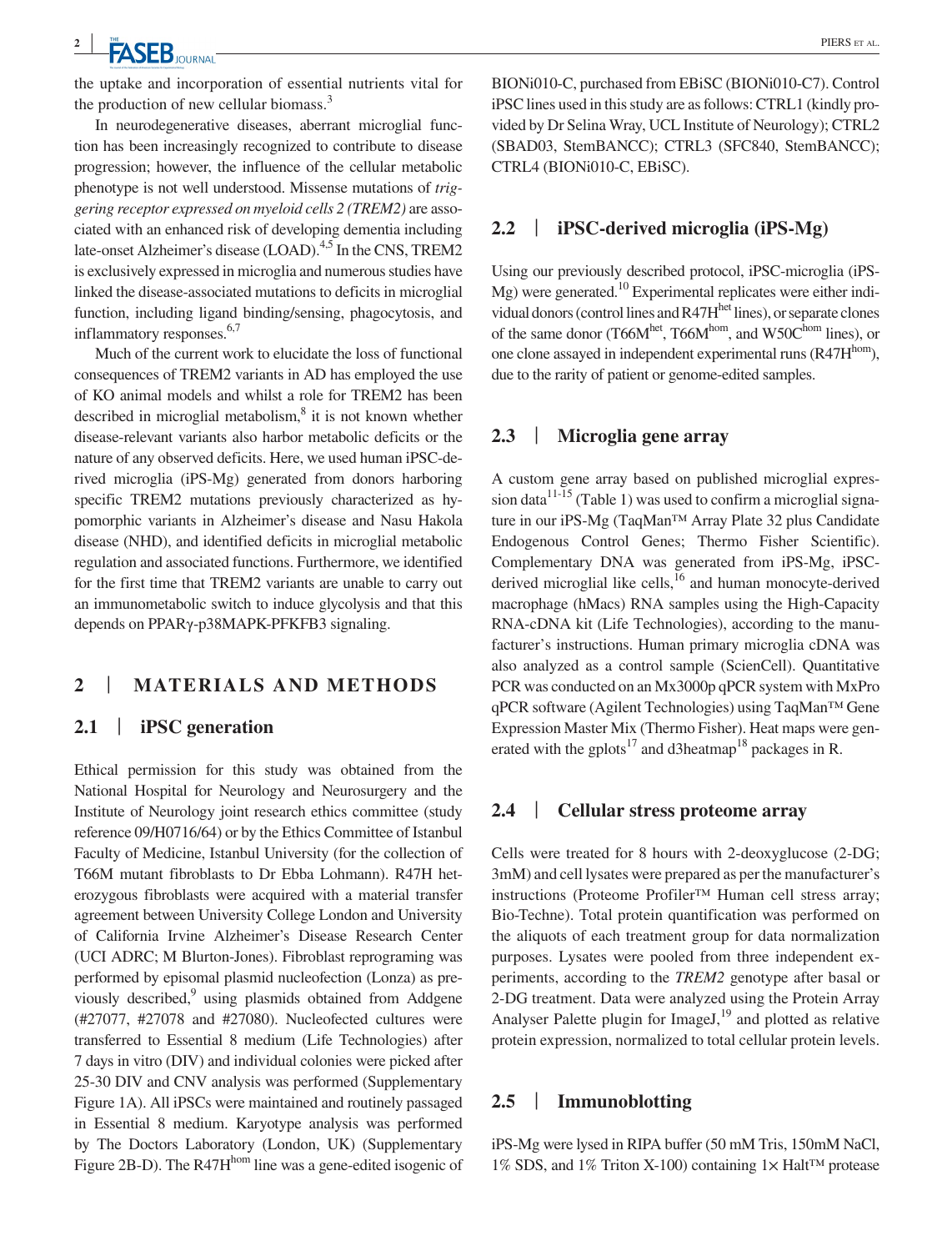**TABLE 1** TaqMan assay details used in the custom microglial gene signature array

| <b>Gene symbol</b>   | Gene name                                                     | <b>Assay ID</b> |
|----------------------|---------------------------------------------------------------|-----------------|
| $18s$ rRNA           | 18s ribosomal RNA                                             | Hs99999901_s1   |
| <b>GAPDH</b>         | Glyceraldehyde-3-phosphate dehydrogenase                      | Hs99999905_m1   |
| <b>HPRT</b>          | Hypoxanthine Phosphoribosyltransferase                        | Hs99999909_m1   |
| <b>GUSB</b>          | Glucuronidase Beta                                            | Hs99999908_m1   |
| <b>APOE</b>          | apolipoprotein E                                              | Hs00171168_m1   |
| CIOA                 | complement C <sub>1</sub> q A chain                           | Hs00706358_s1   |
| C1QB                 | complement C <sub>1</sub> q B chain                           | Hs00608019 m1   |
| <b>ITGAM</b>         | integrin subunit alpha M                                      | Hs00167304_m1   |
| CSFIR                | colony stimulating factor 1 receptor                          | Hs00911250 m1   |
| CX3CR1               | C-X3-C motif chemokine receptor 1                             | Hs01922583_s1   |
| GAS6                 | growth arrest-specific 6                                      | Hs01090305 m1   |
| GPR34                | G protein-coupled receptor 34                                 | $Hs00271105_s1$ |
| AIF1                 | allograft inflammatory factor 1                               | $Hs00610419_g1$ |
| <b>MERTK</b>         | MER proto-oncogene, tyrosine kinase                           | Hs01031979_m1   |
| OLFML3               | Olfactomedin-like 3                                           | $Hs01113293_g1$ |
| <b>PROSI</b>         | protein S (alpha)                                             | Hs00165590 m1   |
| <i>SALLI</i>         | spalt-like transcription factor 1                             | Hs01548765 m1   |
| SLCO <sub>2</sub> B1 | solute carrier organic anion transporter family<br>member 2B1 | Hs01030343 m1   |
| <b>TGFBR1</b>        | transforming growth factor beta receptor 1                    | Hs00610320_m1   |
| <b>TMEM119</b>       | transmembrane protein 119                                     | Hs01938722_u1   |
| TREM <sub>2</sub>    | triggering receptor expressed on myeloid cells 2              | Hs00219132_m1   |
| <b>BIN1</b>          | bridging integrator 1                                         | Hs00184913_m1   |
| CD33                 | CD33 molecule                                                 | Hs01076282_g1   |
| <i>SPI1</i>          | Spi-1 proto-oncogene                                          | Hs02786711_m1   |
| <b>HEXB</b>          | hexosaminidase subunit beta                                   | Hs01077594 m1   |
| <b>ITM2B</b>         | integral membrane protein 2B                                  | Hs00222753 m1   |
| C <sub>3</sub>       | complement component 3                                        | Hs00163811 m1   |
| A2M                  | alpha-2-macroglobulin                                         | Hs00929971_m1   |
| C1QC                 | complement C1q C chain                                        | Hs00757779 m1   |
| RGS1                 | regulator of G-protein signaling 1                            | Hs01023772_m1   |
| <b>FTL</b>           | ferritin light chain                                          | Hs00830226_gH   |
| P2RY12               | purinergic receptor P2Y12                                     | Hs01881698_s1   |

and phosphatase inhibitor cocktail. Lysates were separated into soluble and insoluble (nuclear) fractions. Samples were resolved and transferred onto [nitrocellulose](https://www.sciencedirect.com/topics/biochemistry-genetics-and-molecular-biology/nitrocellulose) membranes and incubated with primary and secondary antibodies (Table 2). Blotting was visualized on an Odyssey detection system (LI-COR) and quantified using ImageJ software [\(www.imagej.nih.gov/ij](http://www.imagej.nih.gov/ij)).

# **2.6** | **Live cell morphological staining**

iPS-Mg were matured on 13 mm glass coverslips. Cells were treated with 100 ng/mL of LPS and 10U/mL of human IFNγ for 24 hours prior to staining. Prior to visualization, cells were incubated with 1 µM Calcein-AM for 15 minutes at 37°C. Images were captured on a Zeiss Axioskop 2 fluorescence microscope and image analysis was carried out with AxioVision 4.8 and ImageJ software.

### **2.7** | **Mitochondrial superoxide analysis**

Basal levels of mitochondrial superoxide were measured by loading cells with MitoSOX**™** red superoxide indicator (Thermo Fisher) and analyzed by flow cytometry. Briefly, a 5µM working concentration of MitoSOX**™** red was prepared in warmed FACs buffer (PBS + 0.5% BSA). Cells (400 000) were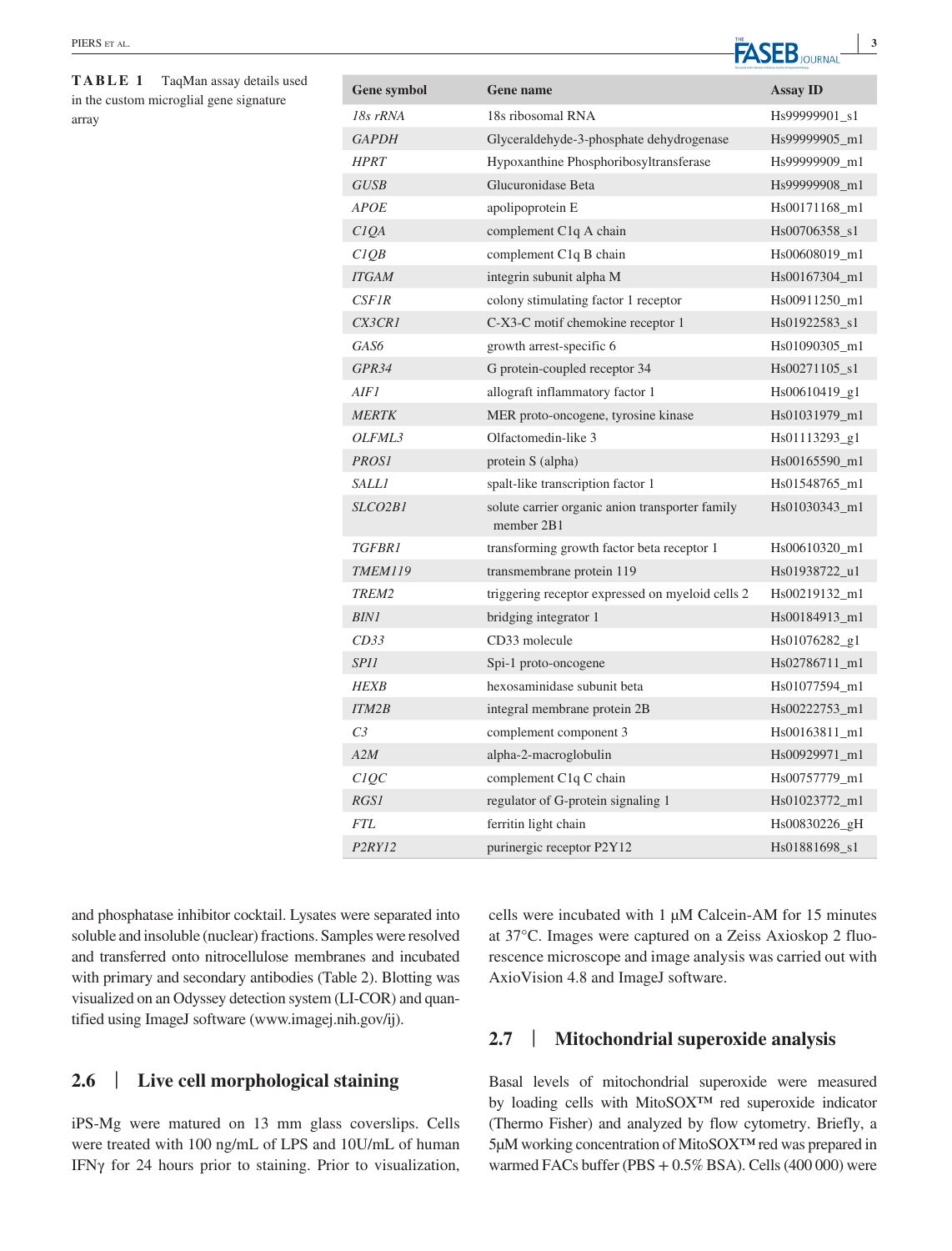| <b>WE LE JUURINAL</b>                                  |                                 |            |                     |                 |
|--------------------------------------------------------|---------------------------------|------------|---------------------|-----------------|
| <b>Target</b>                                          | <b>Clone</b>                    | Cat No     | <b>Supplier</b>     | <b>Dilution</b> |
| Actin                                                  | $AC-15$                         | A5441      | Sigma               | 1:10 000        |
| $PPAR\gamma$                                           | C <sub>26</sub> H <sub>12</sub> | 2435       | Cell Signaling Labs | 1:1000          |
| TREM2                                                  | <b>D8I4C</b>                    | 91 068     | Cell Signaling Labs | 1:1000          |
| $pS571-PGC1\alpha$                                     |                                 | AF6650     | Novus Biologicals   | 1:500           |
| $PGC1\alpha$                                           |                                 | NBP1-04676 | Novus Biologicals   | 1:1000          |
| pT180/Y182-P38 MAPK                                    | D3F9                            | 4511P      | Cell Signaling Labs | 1:2000          |
| P <sub>38</sub> MAPK                                   |                                 | 9212       | Cell Signaling Labs | 1:1000          |
| pT334-MAPKAPK2                                         | 27B7                            | 3007       | Cell Signaling Labs | 1:1000          |
| MAPKAPK2                                               |                                 | 3042       | Cell Signaling Labs | 1:1000          |
| PFKFB3                                                 |                                 | ab181861   | Abcam               | 1:1000          |
| Goat anti-rabbit IgG H&L<br>(IRDye <sup>®</sup> 800CW) |                                 | ab216773   | Abcam               | 1:10 000        |
| Goat anti-mouse IgG<br>$(H + L)$ Alexa Fluor 680       |                                 | A21058     | Thermo Fisher       | 1:10 000        |

**TA CED** PIERS ET AL.

incubated with MitoSOX**™** red for 10 minutes at 37°C, protected from light. Cells were washed twice and resuspended in FACs buffer followed by flow cytometry (FL2; FACs Calibur, Beckton Dickinson). Incubation with Rotenone (100 nM) for 30 minutes was used as a positive control. Data were analyzed using Flowing Software v2.5.1 (University of Turku).

**<sup>4</sup> <sup>|</sup>**

#### **2.8** | **Mitochondrial number determination**

To assess gross mitochondrial number in the iPS-Mg lines, flow cytometry analysis using MitoTracker**™** Green (Thermo Fisher) was performed. Briefly, a 200 nM working concentration of MitoTracker**™** Green was prepared in warmed FACs buffer (PBS + 0.5% BSA). Cells (400 000) were incubated with MitoTracker**™** Green for 30 minutes at 37°C, protected from light. Cells were washed twice and resuspended in FACs buffer followed by flow cytometry (FL1; FACs Calibur, Beckton Dickinson). Data were analyzed using Flowing Software v2.5.1 (University of Turku).

### **2.9** | **PPARγ transcriptional activity**

The DNA binding activity of PPARγ was detected in iPS-Mg nuclear extracts as previously described $^{20}$  from untreated and groups treated with 2-DG (3mM) for 8 hours, using a PPARγ transcription factor assay kit, as per the manufacturer's instructions (Abcam).

#### **2.10** | **Cellular respiration analysis**

For the real-time analysis of oxygen consumption rates (OCR) and extracellular acidification rates (ECAR), iPS-Mg were plated and matured on Seahorse cell culture microplates and analyzed using a Seahorse XFe96 Analyser (Agilent Technologies). Cells were incubated overnight with or without pioglitazone (100 nM) or GW0742 (100 nM). Mito stress kits were used to analyze mitochondrial respiration and Glycolytic stress kits were used to analyze cellular glycolysis. Data were analyzed using Wave v2.4.0.6 software (Agilent Technologies).

# **2.11** | **6-phosphofructokinase (PFK) activity assay**

The activity of the glycolysis enzyme PFK was assessed in iPS-Mg cellular lysates after treatment with pioglitazone (100nM) for 24 hours  $\pm$  pretreatment with SB202190 (100 nM; 1 hour prior), as per the manufacturer's instructions (Abcam).

# **2.12** | **Aβ1-42 (HiLyte488) phagocytosis**

Cells were plated and matured at a density of 20 000/well in 24 well plates (2 wells pooled/treatment group). Cells were treated with pioglitazone (100 nM)  $\pm$  pretreatment (1 hour prior) with SB202190 (100 nM) or AZ-PFKFB3 (50nM) for 24 hours prior to FACs analysis. On the day of the experiment, cells were removed from the incubator to equilibrate to RT for 30 minutes and cytochalasin-D (CytoD; 100 µM) was added to negative control groups.  $A\beta_{1-42}$  (HiLyte488; 100 nM) was added to all groups except unstained groups and allowed to bind to phagocytic receptors for 30 minutes at RT. Grouped wells were then pooled into 2ml tubes, centrifuged at 300 *g* for 3 minutes at RT, media aspirated, and the cell pellet resuspended in fresh RT maturation medium. Tubes were incubated at  $37^{\circ}\text{C} + 5\% \text{ CO}_2$  for 1 hour to initiate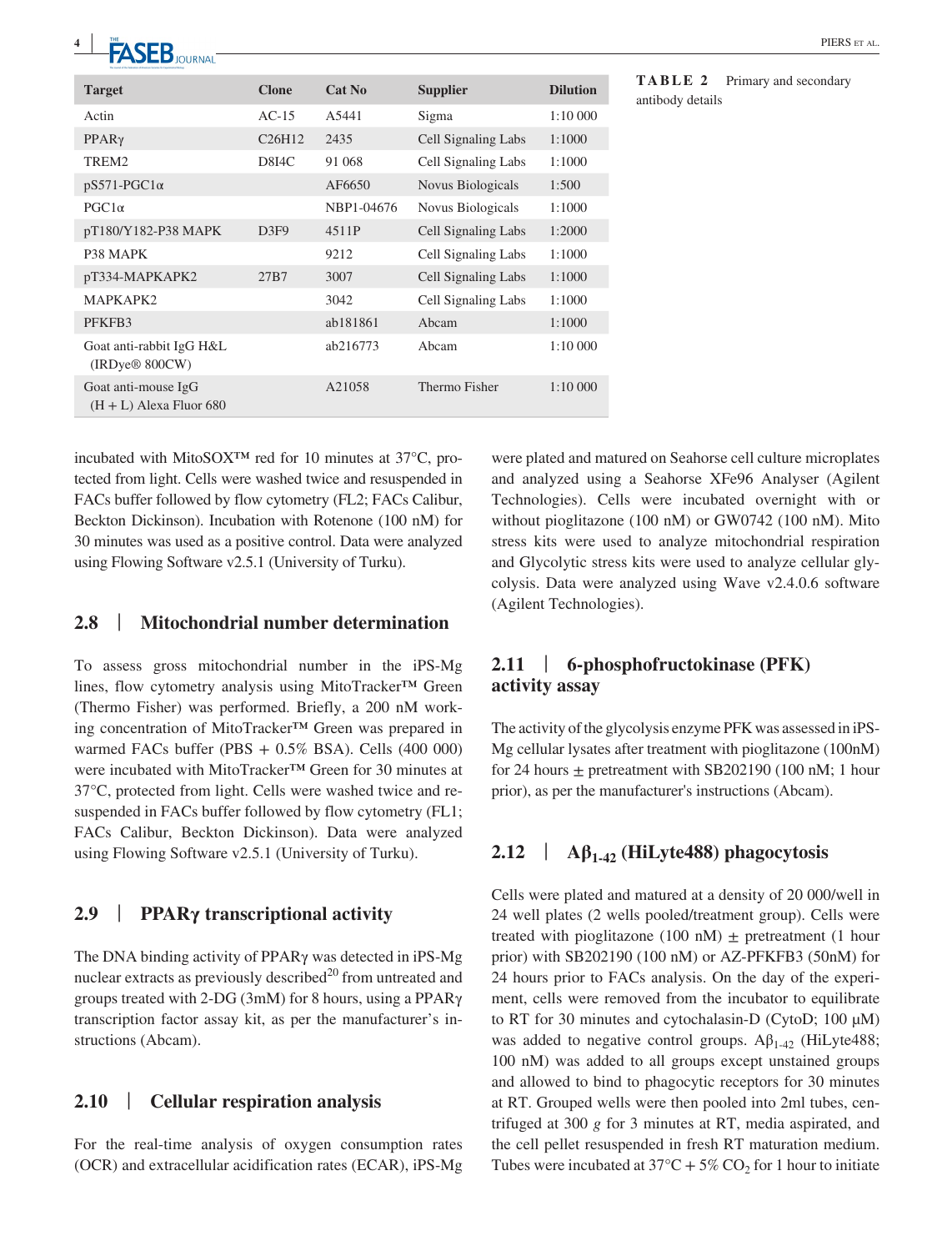phagocytosis of bound  $A\beta_{1-42}$ . Tubes were centrifuged at 300 *g* for 3 minutes at RT, media was aspirated, and cell pellets were resuspended in PBS for FACs analysis (FL1; FACs Calibur, Beckton Dickinson). Data were analyzed using FCS Express 6 Plus (De Novo Software).

### **3** | **RESULTS**

### **3.1** | **TREM2 variant human iPS-Mg exhibit reduced oxidative phosphorylation and glycolytic capability**

Using our previously described techniques<sup>10</sup> we generated human iPS-Mg harboring polymorphisms implicated in Alzheimer's disease (AD; R47H) and in Nasu Hakola disease (NHD; T66M/W50C) via mesodermal germ layer induction and primitive hematopoiesis (Supplementary Figure 2A-C), with comparable microglial genetic profiles in multiple lines (Supplementary Figure 2D) harboring polymorphisms that give rise to differential TREM2 protein glycosylation and cleavage (Supplementary Figure 2E). Cellular respiration by Seahorse analysis of the oxygen consumption rate (*OCR*) and extracellular acidification rate (*ECAR*) was investigated in all available lines. Under mitochondrial stress and glycolytic stress, deficits were observed in oxidative phosphorylation (Figure 1Ai) and glycolytic function (Figure 1Aii), respectively. Specifically, levels of maximal respiration (Figure 1B), glycolysis (Figure 1C), and glycolytic capacity (Figure 1D) were significantly reduced in all iPS-Mg harboring TREM2 variants compared with control lines. We confirmed that respiratory deficits were not due to underlying differences in the parental iPSC lines (Figure 1E); the results indicate that all lines prior to differentiation (and before TREM2 expression) displayed metabolic phenotypes independent of TREM2 genotype. We also measured mitochondrial number, since it has been reported that TREM-  $\lambda$  mice exhibit reduced mitochondrial mass<sup>8</sup>; however, we found no difference as measured by MitoTracker Green between control and TREM2 variant iPS-Mg lines (Figure 1F). Instead, the production of mitochondrial superoxide assessed by MitoSOX red was modestly increased in both AD R47H and NHD TREM2 iPS-Mg (Figure 1Gi,Gii), suggesting the possible dysregulation of basal mitochondrial function in TREM2 mutant carriers.

### **3.2** | **iPS-Mg with TREM2 hypomorphic variants fail to "switch" to glycolysis following an inflammatory challenge**

Given the energetic deficits in TREM2 variant iPS-Mg in response to mitochondrial and glycolytic stress, we investigated how these cells respond to an inflammatory challenge. We found that following exposure to lipopolysaccharide (LPS) and interferon-gamma (IFNγ), control iPS-Mg undergo morphological changes, specifically increased cellular elongation and a reduction in ramified processes (Figure 2Ai,Aii), and show a substantial release of the proinflammatory cytokine TNFα (Figure 2B). In TREM2 variant iPS-Mg, the morphological changes are less dramatic (Figure 2Ai,Aii) and they exhibit a significant reduction in TNF $\alpha$  release compared with control lines (Figure 2B), indicating a deficit in the microglial response to the inflammatory stimulus. Microglia respond to pro-inflammatory stimuli by initiating a metabolic switch from oxidative phosphorylation to glycolysis. Seahorse analysis was again employed to measure *OCR* and *ECAR,* this time following exposure to LPS and IFNγ. Control iPS-Mg showed a robust shift from low quiescent to high energetic respiration in response to LPS and IFNγ (Figure 2C). In contrast, TREM2 variant iPS-Mg from AD and NHD lines remained "stuck" in a quiescent respiratory state (Figure 2C). When glycolysis was blocked with 2-deoxyglucose (2-DG, 3mM) prior to LPS/IFNγ, control iPS-Mg are still able to generate aerobic energy (Figure 2D) to compensate. Interestingly, R47H<sup>het</sup> iPS-Mg were also able to induce aerobic respiration following the inhibition of glycolysis, unlike the other TREM2 homozygous variants that remained in a quiescent state (Figure 2D).

## **3.3** | **TREM2 variant iPS-Mg induce cellular stress pathways in response to glycolytic inhibition and exhibit reduced PPARγ signaling**

In order to investigate the comparable aerobic responses after glycolytic inhibition, but underlying phenotypic differences between the control and patient AD R47H<sup>het</sup> iPS-Mg, cells were treated with 2-DG and probed for changes in key cell stress pathways. In 2-DG-treated R47Hhet iPS-Mg, we identified enhanced levels of cell stress proteins that are linked to energy metabolism and/or mitochondrial function, including HIF1α, cytochrome-c, Bcl-2, Cited-2, NF-κB, and p38α MAPK (Figure 3Ai,Aii). PGC-1α, the master regulator of mitochondrial biogenesis and energy metabolism, $2^{1,22}$  is the downstream of a number of these pathways and so we examined phosphorylation levels at serine 571, which negatively regulates PGC-1 $\alpha$  activity in control and TREM2 variant iPS-Mg. We found that phosphorylation at serine 571 was significantly enhanced in TREM2 variant iPS-Mg, suggesting that PGC-1 $\alpha$  activity is downregulated in TREM2 variant cells (Figure 3Bi,Bii). PGC-1 $\alpha$  is also a coactivator with the nuclear receptor and transcription factor PPARγ widely expressed in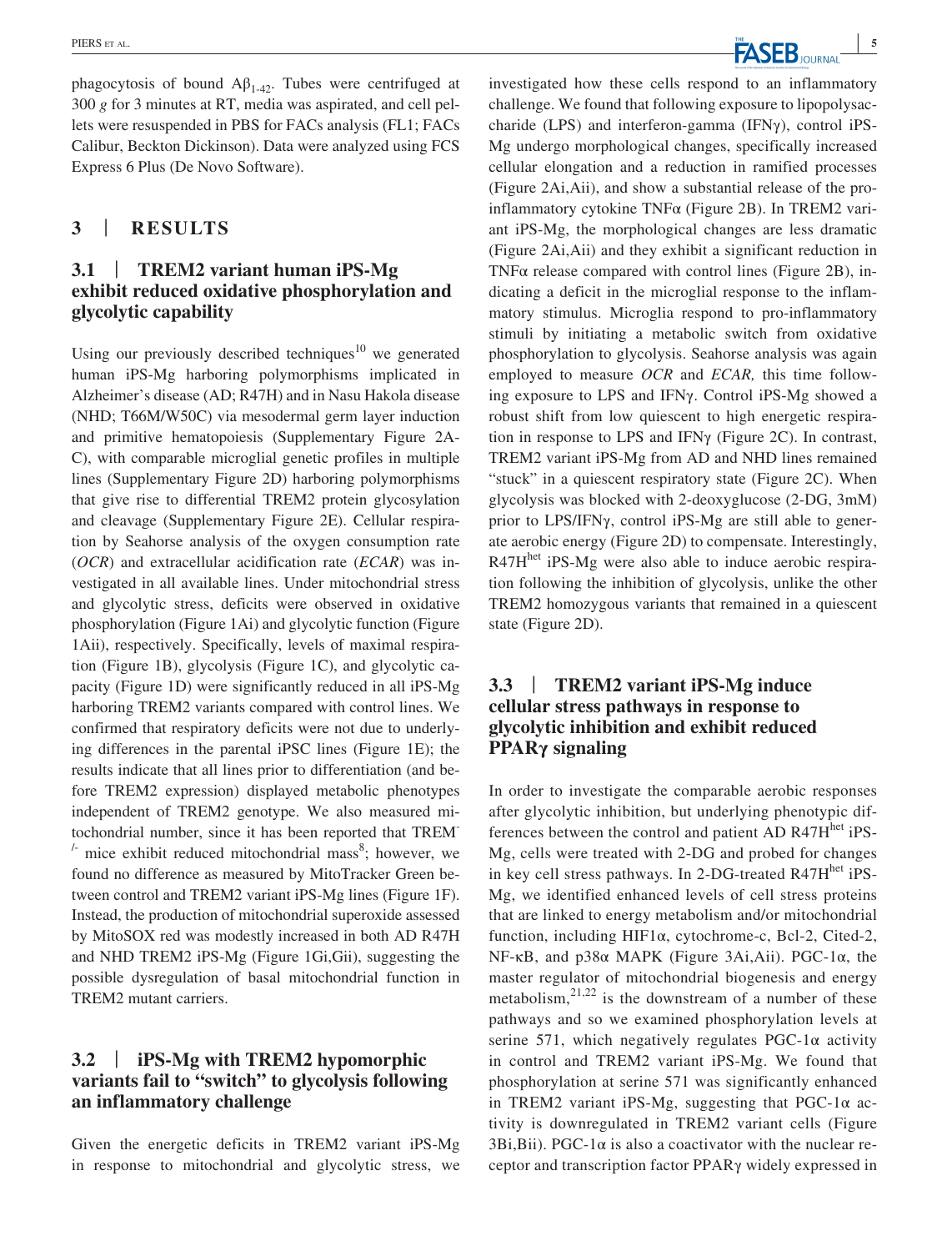

**FIGURE 1** Significant deficits in cellular respiration are observed in iPS-Mg from TREM2 hypomorphic lines. The oxygen consumption rate (OCR) (Ai) and the extracellular acidification rate (ECAR) (Aii) were analyzed in control iPS-Mg and TREM2 mutant iPS-Mg to assay mitochondrial oxidative function and the glycolytic function of the lines, respectively. Analysis of iPS-Mg maximal respiration, post FCCP injection, identified significant deficits in the OCR of TREM2 hypomorphic lines, when compared with controls (B); analysis of iPS-Mg glycolysis, post glucose injection, identified significant deficits in the ECAR of TREM2 hypomorphic lines, when compared with controls (C); analysis of iPS-Mg glycolytic capacity, post oligomycin injection, identified significant deficits in the ECAR of TREM2 hypomorphic lines, when compared with controls (D). The basal metabolic phenotype of iPSC parental lines used to develop iPS-Mg is independent of TREM2 genotype (E). MitoTracker Green flow cytometry of control and TREM2 hypomorphic iPS-Mg suggested that the observed deficits in cellular respiration were not due to differences in mitochondrial number. Plotted as mean fluorescent intensity (MFI; F). Representative histogram of MitoSOX™ red flow cytometry in control and R47H $^{hom}$  iPS-Mg (Gi) and quantification of basal mitochondrial reactive oxygen species (mean fluorescence intensity, MFI  $\pm$  SEM) (Gii) show significantly higher levels in TREM2 hypomorphic mutants when compared to control levels. Data are represented as mean  $\pm$  SEM ( $n \ge 3$ ). Statistical significance was addressed using 1-way ANOVA with Bonferroni's multiple comparison test to compare control iPS-Mg with TREM2 hypomorphic iPS-Mg lines or positive control,  $*P < .05$ ;  $**P < .01$ ;  $**P < .005$ ;  $***P < .001$ 

inflammatory cells such as microglia and macrophages as well as adipose tissue where it controls inflammation, lipid metabolism, and glucose homeostasis. $^{23}$  Following 2-DG treatment, we found increased PPARγ transcriptional activity in control iPS-Mg but no increase in AD R47H<sup>het</sup> or NHD T66 $M<sup>hom</sup>$  iPS-Mg (Figure 3C) despite the increase in cell stress pathways in AD R47 $H<sup>het</sup>$  iPS-Mg. When we looked at total PPARγ protein levels in iPS-Mg, we found that PPARγ protein levels were significantly reduced in TREM2 hypomorphs, either at basal (T66Mhom/W50Chom) or after glycolytic inhibition with 2-DG ( $R47H<sup>het/hom</sup>$  and T66Mhet) (Figure 3Di,Dii).

# **3.4** | **A PPARγ agonist can rescue energy deficits and the metabolic glycolytic switch in TREM2 variant iPS-Mg**

We set out to determine whether dysregulation of PPARγ signaling was the cause of the inability of TREM2 hypomorphs to switch to an energetic phenotype and whether this could be rescued by targeting PPARγ activation. We thus investigated whether oxidative phosphorylation and glycolysis could be modulated through PPARγ agonism; preincubation with the PPARγ agonist pioglitazone significantly attenuated the observed energy deficits in maximal respiration **(**Figure 4Ai,Aii),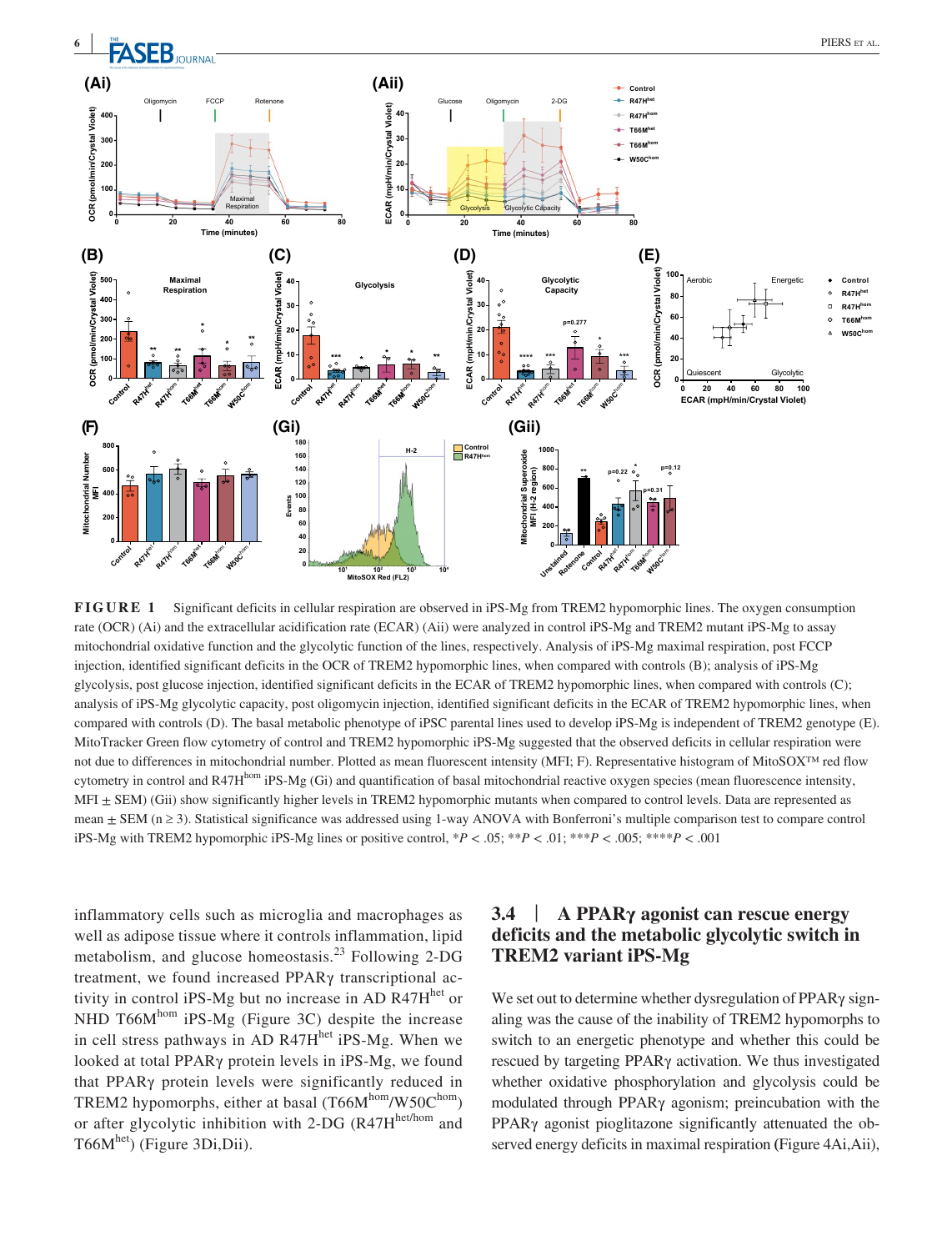

**FIGURE 2** Activated morphologies and release of TNFα were reduced in TREM2 hypomorphic iPS-Mg. Representative images (Ai) and quantification of cellular protrusions (Aii) on iPS-Mg after LPS/IFNγ treatment shows a reduction of activated morphologies in TREM2 mutant lines. ELISA analysis of LPS/IFNγ-treated iPS-Mg identified a significant reduction in TNFα release from TREM2 mutant lines (B). Metabolic phenotypes of iPS-Mg after LPS/IFNγ treatment show a loss of a metabolic switch in TREM2 mutant lines (C). Metabolic phenotypes of iPS-Mg after the inhibition of glycolysis and LPS/IFNγ treatment show a loss of switch to active oxidative phosphorylation in TREM2 homozygous mutant lines (D). In (Ai), scale bar: 50  $\mu$ m. Data are presented as mean  $\pm$  SEM (n  $\geq$  3). Statistical significance was addressed using 1-way ANOVA with Bonferroni's multiple comparison test to compare control iPS-Mg with TREM2 hypomorphic iPS-Mg lines, \*\**P* < .01; \*\*\**P* < .005; \*\*\*\**P* < .001, or 2-way ANOVA with Bonferroni's multiple comparison test to compare nontreated and LPS/IFNγ groups, \**P* < .05

glycolysis (Figure 4Bi,Bii), and glycolytic capacity (Figure 4Bi Biii) in iPS-Mg from R47H<sup>het/hom</sup> carriers, but interestingly did not significantly enhance maximal metabolic respiration in control iPS-Mg, suggesting that metabolic function in these cells was already optimal or saturated. In the case of the T66M<sup>hom</sup>, or W50C<sup>hom</sup> TREM2 hypomorphic iPS-Mg, whilst there was a trend to increased respiration with pioglitazone, this was not significant (Figure 4Aii) and pioglitazone did not enhance glycolysis in these cells either (Figure 4Bii,Iii). Since the R47H variant expressing iPS-Mg were most amenable to rescue with pioglitazone treatment, we examined whether this activation could promote the switch to an energetic phenotype following inflammatory stimulation with LPS and IFNγ; indeed, this was found to be the case (Figure 4C), suggesting that we can reverse the metabolic deficit in these cells.

# **3.5** | **Pioglitazone rescues the energy deficits in TREM2 variant iPS-Mg through p38- MAPK and PFKFB3 signaling**

To further investigate the mechanisms by which pioglitazone can initiate the switch to glycolysis in TREM2 R47H variants, we probed the involvement of the PPARγ target PFKFB3 (Guo et al., 2010),  $^{24}$  a key regulatory enzyme in glycolysis.<sup>25,26</sup> PFKFB3 regulates glucose metabolism via the synthesis of fructose-2,6-bisphosphate, a potent allosteric activator of 6-phosphofructo-1-kinase (PFK-1), which catalyzes the committed step of glycolysis through the conversion of fructose-6-phosphate and ATP to fructose-1,6-biphosphate and ADP.<sup>27</sup> The signaling pathway leading to the activation of PFKFB3 is through p38-MAPK-dependent phosphorylation of MK2 and subsequent phosphorylation of PFKFB3 for the induction of the glycolytic switch.<sup>28,29</sup> We again used LPS/IFN $\gamma$  to induce glycolysis in iPS-Mg and found increased phosphorylation of MK2 and total protein levels of PFK3B3 that is dependent on p38-MAPK activity (Figure 5Ai-Aiii). However, in R47H<sup>hom</sup> iPS-Mg there is a substantial deficit in the ability of LPS/IFNγ to induce phospho-MK2, again suggesting that these cells cannot induce glycolysis after an inflammatory challenge (Figure 5Ai-Aiii). Given that p38-MAPK was increased in R47H in response to glycolytic stress (Figure 3A), it was surprising that p38-MAPK-dependent phosphorylation of MK2 was decreased in response to LPS/IFNγ. We, therefore, investigated the effect of PPARγ activation by pioglitazone on basal p38MAPK in unstimulated iPS-Mg. We found a strong induction of pT180/Y182-p38MAPK by western blot after pioglitazone exposure (100nM) in TREM2 variant iPS-Mg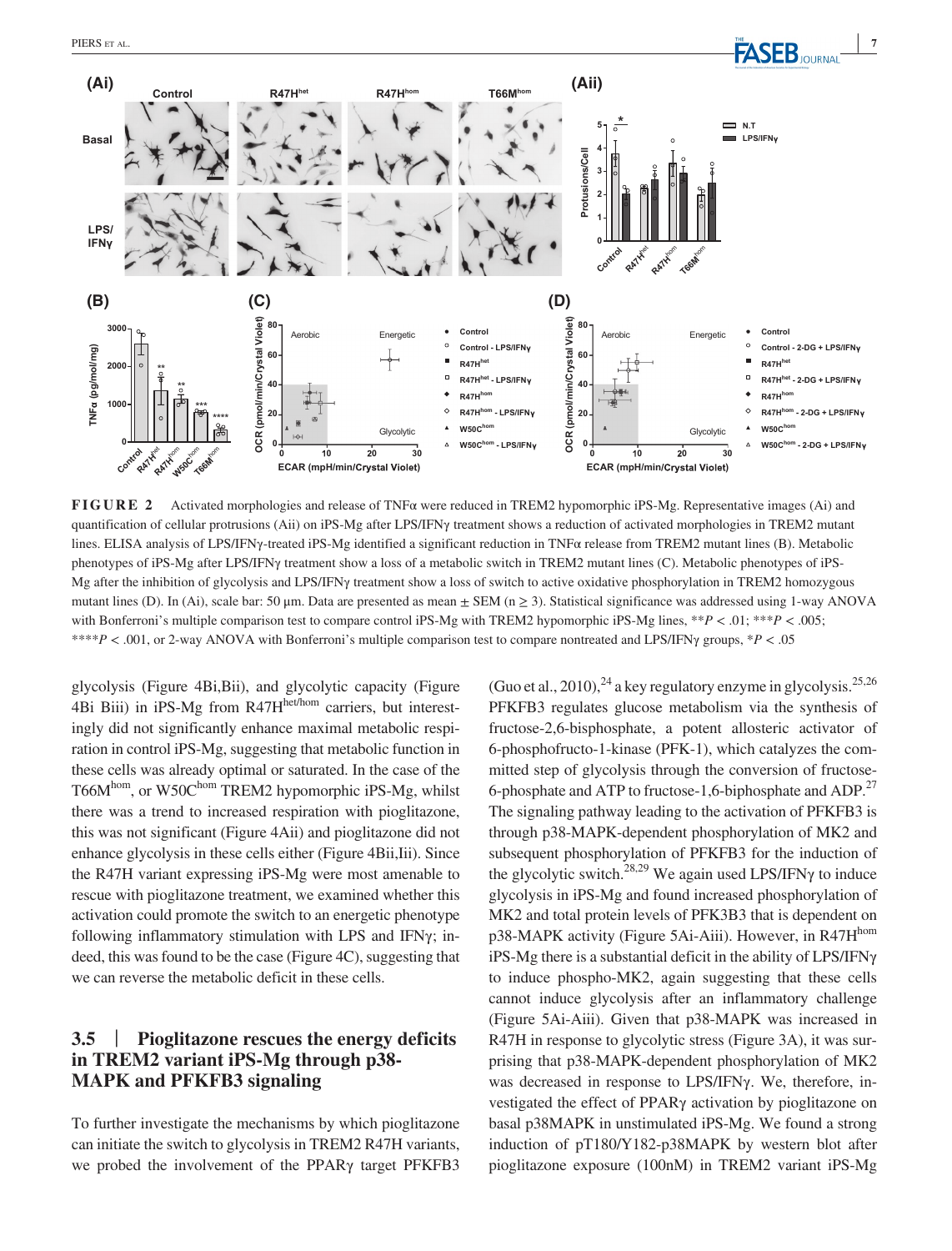

**FIGURE 3** iPS-Mg with TREM2 hypomorphs have enhanced cellular stress indicators and aberrant PPARγ signalling. Representative cellular stress proteome array dot blots from control and R47H<sup>het</sup> iPS-Mg cell lysates  $+/- 2$ -DG (3mM) treatment (Ai) and quantification of cell stress proteome array show increased levels of several cellular and mitochondrial-associated stress proteins in R47H<sup>het</sup> iPS-Mg lysates after 2-DG treatment (Aii). Representative western blotting of phospho-S571-PGC1α and total PGC1α protein levels in control and mutant TREM2 iPS-Mg (Bi) and quantification of the protein levels identified enhanced the levels of phospho-S571-PGC1 $\alpha$  in TREM2 mutant expressing iPS-Mg lines (Bii). Cellular stress induced by 2-DG (3mM) enhanced PPARy transcriptional activity in control iPS-Mg but not in R47H<sup>het</sup> or T66Mhom iPS-Mg; control:  $P = .0372$ , R47H<sup>het</sup>:  $P = .3352$ , T66M<sup>hom</sup>:  $P > .9999$ ; n = 4-16, normalized to nuclear protein content  $\pm$  SEM (C). Representative western blotting of PPARγ and β-Actin protein levels in control and mutant TREM2 iPS-Mg after 2-DG treatment (Di) and quantification identified reductions in PPARγ protein levels in TREM2 mutant iPS-Mg after 2-DG treatment, or in the case of T66Mhom and W50Chom, reduced basal levels of the protein compared to control levels (Dii). Data are presented as mean  $\pm$  SEM (n  $\geq$  3). Statistical significance was addressed using 1-way ANOVA with Bonferroni's multiple comparison test to compare control iPS-Mg with TREM2 hypomorphic iPS-Mg lines (Bii) or 2-way ANOVA with Bonferroni's multiple comparison test to compare nontreated and 2-DG groups (C, Dii), \**P* < .05; \*\**P* < .01; \*\*\**P* < .005; \*\*\*\**P* < .001

compared with control lines, suggesting that PPARγ induces a significant activation of the p38-MAPK pathway to rescue glycolysis in TREM2 lines that is not observed in control lines (Figure 5Bi,Bii). Activation of PPARδ/β by GW0742 was ineffective at increasing p38MAPK phosphorylation (Figure 5Bii), suggesting this pathway is specific to PPARγ.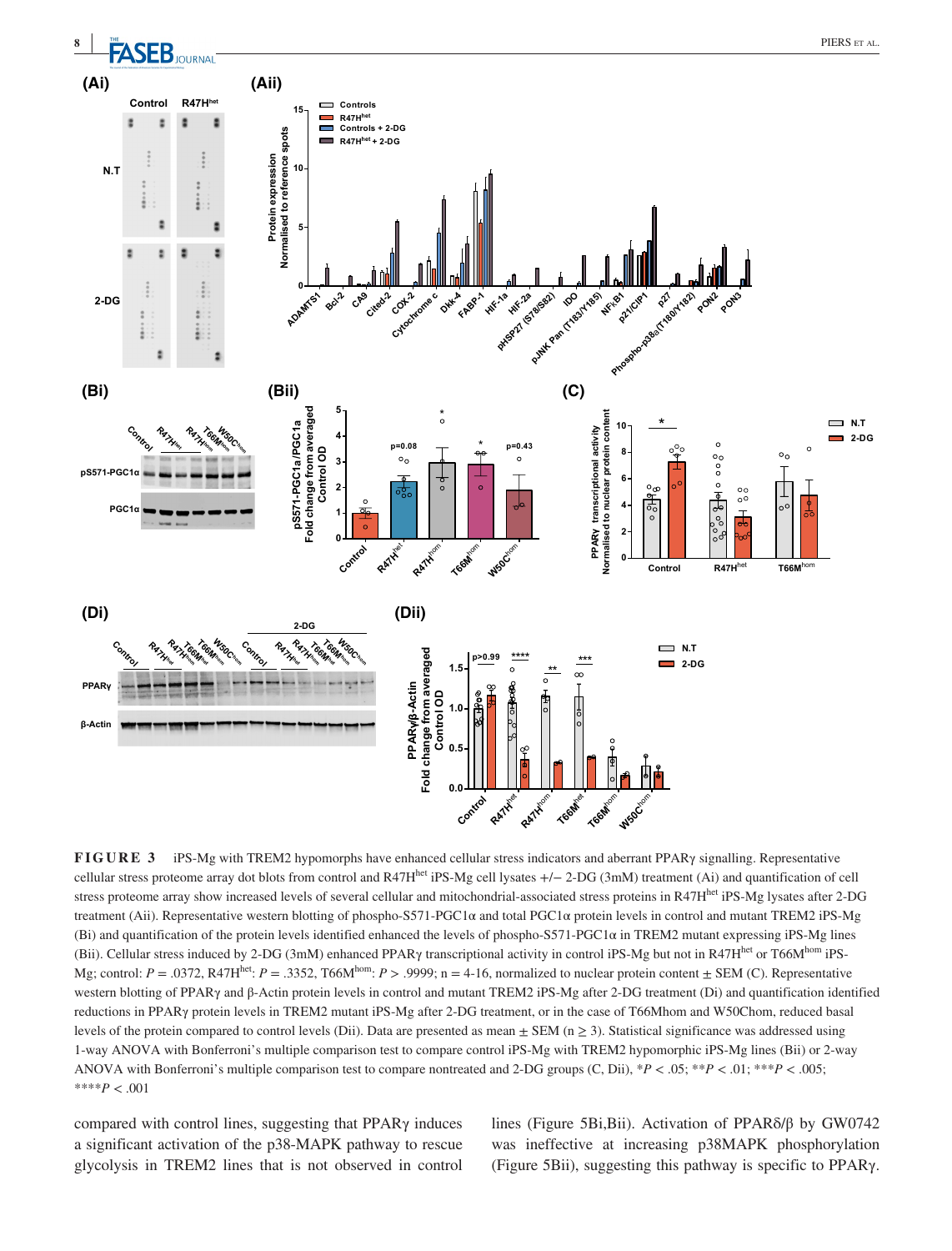**PIERS** et al. **PIERS** et al.



**FIGURE 4** Activation of PPARγ signaling rescues cellular respiration and metabolic phenotype switch in AD-associated R47H iPS-Mg lines. Complete traces of the control and R47H hypomorphic iPS-Mg mitochondrial stress test pretreated with 100 nM pioglitazone (Ai). Pretreatment with pioglitazone reversed the maximal respiration deficits observed in R47H iPS-Mg lines when compared with nontreated groups (Aii). Complete traces of the control and R47H hypomorphic iPS-Mg glycolytic stress test pretreated with 100 nM pioglitazone (Bi). Pretreatment with pioglitazone partially reversed the glycolysis deficits (Bii) and significantly reversed glycolytic capacity deficits (Biii) in R47H lines. The LPS/IFN $\gamma$ -induced metabolic switch is rescued in R47H<sup>het</sup> iPS-Mg after the activation of PPAR $\gamma$  (C). Data are presented as mean  $\pm$  SEM (n  $\geq$  3). Statistical significance was addressed using 2-way ANOVA with Bonferroni's multiple comparison test to compare nontreated with treated groups within genotypes,  $*P < .05$ 

We also probed the PFK-1 activity downstream of PFKFB3 and shown that pioglitazone is able to enhance PFK-1 activity, but only in the TREM2 hypomorphic lines and that this is p38-MAPK dependent (Figure 5Ci-Ciii), again supporting the idea that TREM2 variants can be rescued via the activation of a p38-MAPK pathway to induce glycolysis. Indeed, when we probed glycolysis by Seahorse in R47H<sup>hom</sup> iPS-Mg, inhibition of p38MAPK blocked the rescue of cellular glycolytic function by pioglitazone activation of PPARγ (Figure 5D).

### **3.6** | **Activation of the metabolic glycolytic switch by pioglitazone rescues the deficit in phagocytosis of Aβ1-42 in TREM2 variant iPS-Mg**

Since pioglitazone can rescue the metabolic switch to glycolysis in TREM2 variant iPS-Mg, we asked whether PPARγ-p38MAPK/PFKFB3 activation can also rescue TREM2-dependent cellular functions. TREM2 has been shown to be important for phagocytosis, a crucial function of microglia that is found to be aberrant in neurodegenerative diseases such as Alzheimer's. $6,30$  We have shown previously that NHD-associated TREM2 variant iPS-Mg have a deficit in phagocytosis of apoptotic cells<sup>31</sup>; however, this is not observed in R47H (data not shown). We, therefore, investigated the ability of TREM2 variants to clear amyloid beta  $(A\beta)$ , which accumulates in plaques in AD and is the major pathological hallmark of the disease. Here we show that the R47H and NHD variants exhibit a substantial deficit in their ability to phagocytose oligomeric  $A\beta_{1-42}$  compared with control cells (Figure 6A-C). Since phagocytosis has been shown to be driven in macrophages by glycolytic metabolism, $32$  we determined whether pioglitazone could reverse the reduced phagocytosis of Aβ in TREM2 variant iPS-Mg. Activation of PPARγ by pioglitazone significantly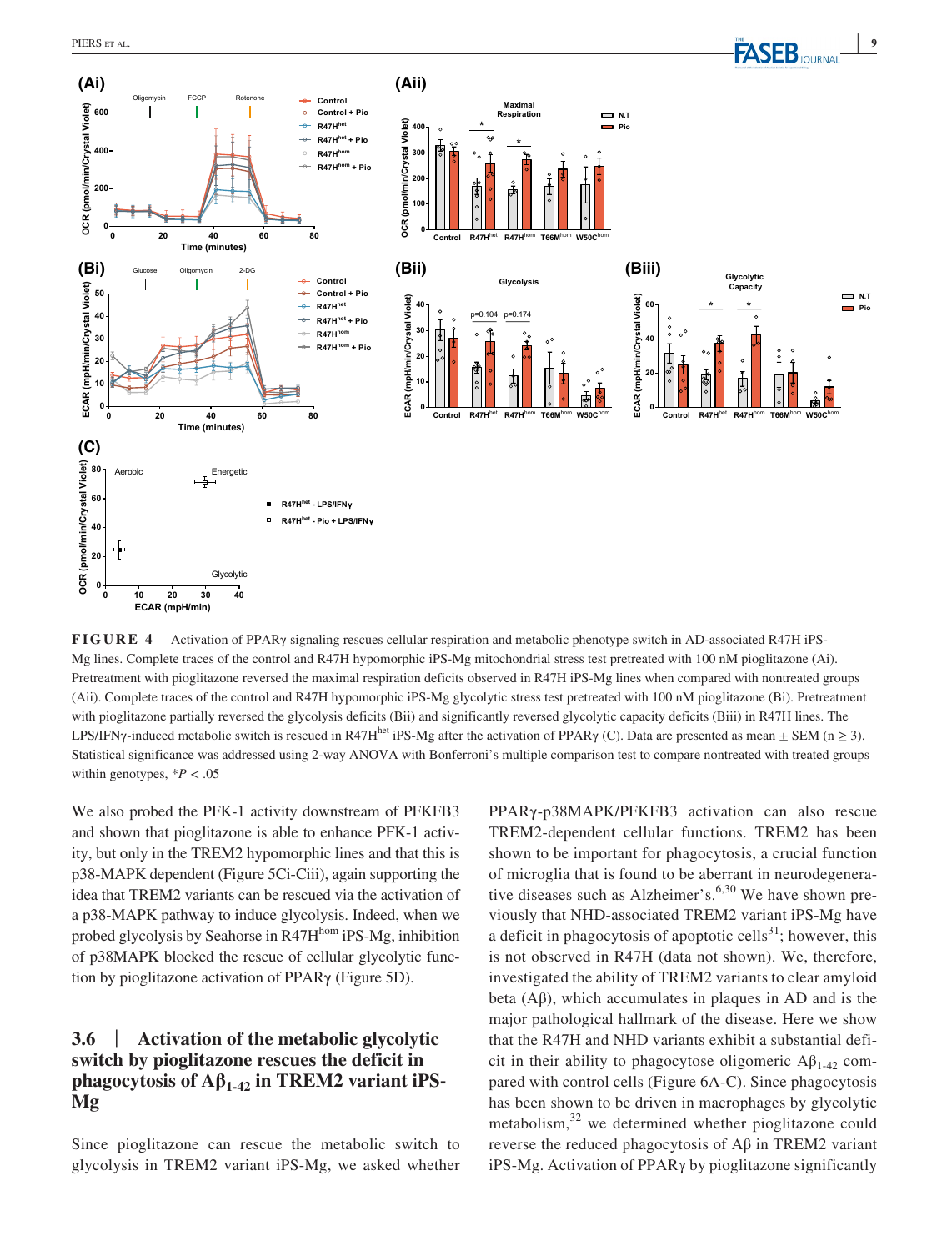

**FIGURE 5** Pioglitazone rescues the energy deficits in TREM2 variant iPS-Mg through p38-MAPK and PFKFB3 signaling. Representative western blotting of phospho-T334-MK2, total MK2, and PFKFB3 protein levels in control and mutant TREM2 iPS-Mg after LPS/IFN $\gamma$   $\pm$ SB202190 (Ai) and quantification identified enhanced levels of phospho-T334-MK2 (Aii) and PFKFB3 protein (Aiii) after LPS/IFNγ treatment specifically in control lines, when compared to R47Hhom iPS-Mg, and was dependent on P38MAPK signaling. Representative western blotting of phospho-T180/Y182-P38MAPK and total P38MAPK protein levels in control and mutant TREM2 iPS-Mg after pioglitazone or GW0742 treatment (Bi) and quantification identified the enhanced levels of phospho-T180/Y182-P38MAPK after pioglitazone treatment specifically in TREM2 hypomorphic iPS-Mg lines (Bii). PFK1 enzyme activity is specifically enhanced by pioglitazone in TREM2 hypomorphic lines when compared to control iPS-Mg, and is dependent on p38MAPK (Ci-Ciii). Complete traces of the R47H<sup>hom</sup> iPS-Mg glycolytic stress test show that pioglitazone is able to enhance glycolysis and glycolytic function in a P38MAPK-dependent manner (D). Data are presented as mean  $\pm$  SEM (n  $\geq$  3). Statistical significance was addressed using 2-way ANOVA with Bonferroni's multiple comparison test to compare LPS/IFNγ, or pioglitazone treatment of each TREM2 variant with the corresponding nontreated group,  $*P < .05$ ;  $* * P < .01$ ;  $* * P < .005$ ;  $* * * P < .001$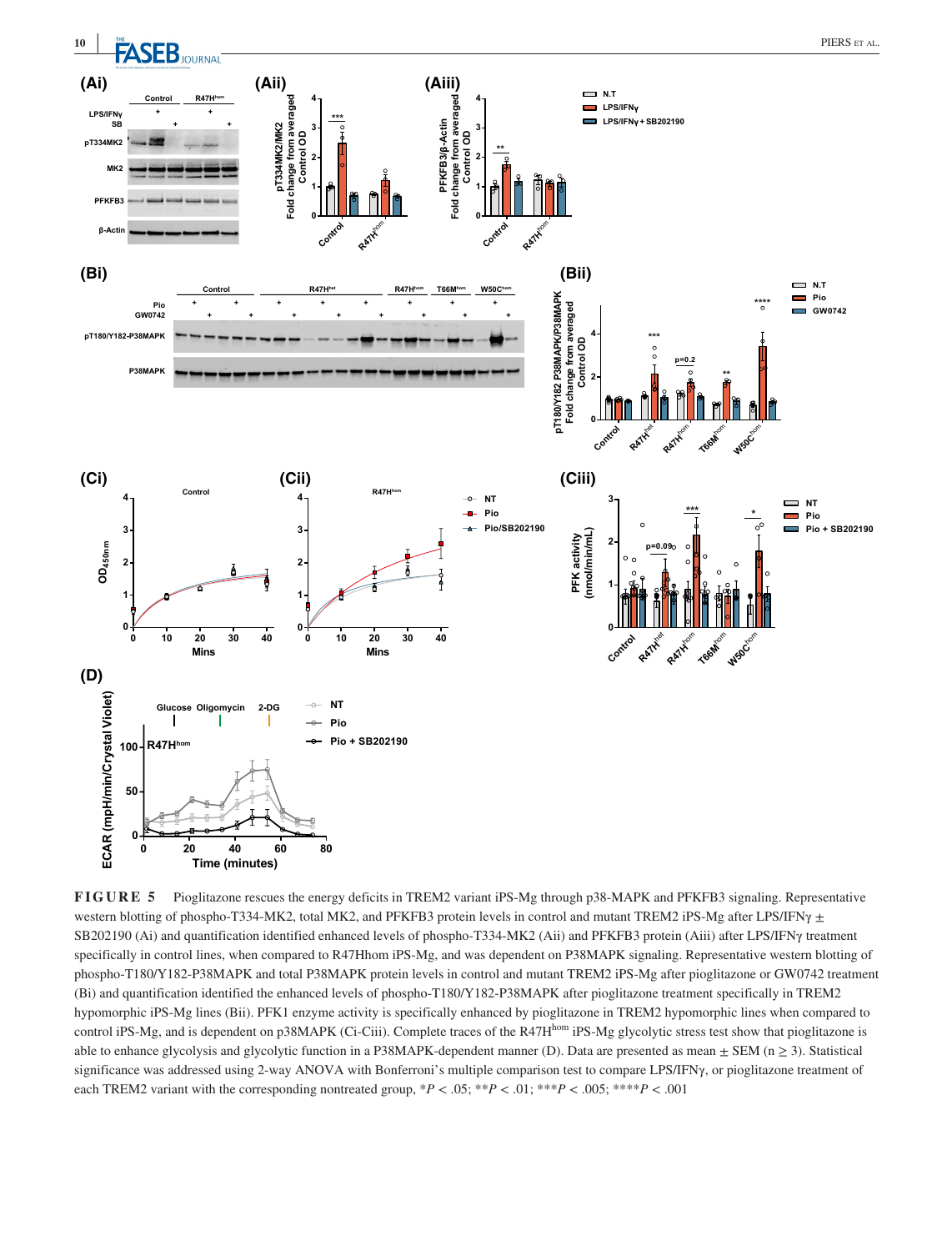

**FIGURE 6** PPARγ-mediated rescue of microglial functional deficits is dependent on p38MAPK signaling. Representative histogram of R47H<sup>hom</sup> iPS-Mg-mediated phagocytosis of A $\beta_{1-42}$  HiLyte488 after treatment with pioglitazone ± P38MAPK or PFKFB3 inhibition (A). Quantification of Aβ1−42 phagocytosis in iPS-Mg identified that pioglitazone treatment enhanced phagocytosis in TREM2 variant lines and inhibition of P38MAPK prevented the observed rescue (B). Quantification of  $A\beta_{1-42}$  phagocytosis in control and R47H variant iPS-Mg identified that inhibition of PFKFB3 prevented the pioglitazone-mediated rescue of phagocytosis in the TREM2 variant lines (C). Data are presented as mean  $\pm$  SEM (n ≥ 2). Statistical significance was addressed using 2-way ANOVA with Bonferroni's multiple comparison test to compare A $\beta_{1-42}$  + pioglitazone treatment of each TREM2 variant to the corresponding  $A\beta_{1-42}$  group (B) or to compare  $A\beta_{1-42}$  + pioglitazone treatment to  $A\beta_{1-42}$  +

rescues the TREM2 variant deficit in R47H lines and this increase in phagocytosis is dependent on p38MAPK signaling (Figure 6A,B) and PFKFB3 activity (Figure 6A,C). These data suggest that the recovery of the glycolytic switch by the activation of PPARγ-p38MAPK/PFKFB3 signaling is sufficient to rescue TREM2-dependent microglial functions such as phagocytosis of  $A\beta$  in AD.

### **4** | **DISCUSSION**

Recent findings in mouse models suggest that TREM2 plays a role in maintaining microglial metabolic fitness<sup>8</sup> and that TREM2 modulates the metabolic homeostasis of adipose tissue-associated macrophages specifically the homeostasis of glucose, insulin, cholesterol, HDL, and  $LDL<sup>33</sup>$  as well as disease-associated microglia in AD.<sup>34</sup>

Our data point to significant deficits in human iPS-Mg harboring TREM2 hypomorphic variants when in a basal homeostatic state. Specifically, these microglial lines exhibit reduced maximal mitochondrial respiratory capacity as well as reduced glycolytic capacity when compared with common variant controls. We confirm that these deficits correspond to the presence of TREM2 variants and are not an inherent property of the iPSC since the corresponding undifferentiated cells do not show TREM2 genotype-dependent metabolic deficits. These energy deficits are not due to lower mitochondrial numbers, but may be influenced by enhanced mitochondrial superoxide levels. Indeed, mitochondrial impairment, namely energy deficiencies and aberrant ROS signaling, has been previously linked to several neurodegenerative diseases,<sup>35</sup> most notably Parkinson's disease<sup>36</sup> but also AD and aging.<sup>37-39</sup> Our current findings are the first to show these metabolic deficits in disease relevant and human TREM2 hypomorphic microglia. However, whilst microglia upon activation can produce a burst of reactive oxygen species via the activity of the NAPDH oxidase $40,41$  it remains to be seen whether the production of cellular superoxide is altered in TREM2 hypomorphic microglia.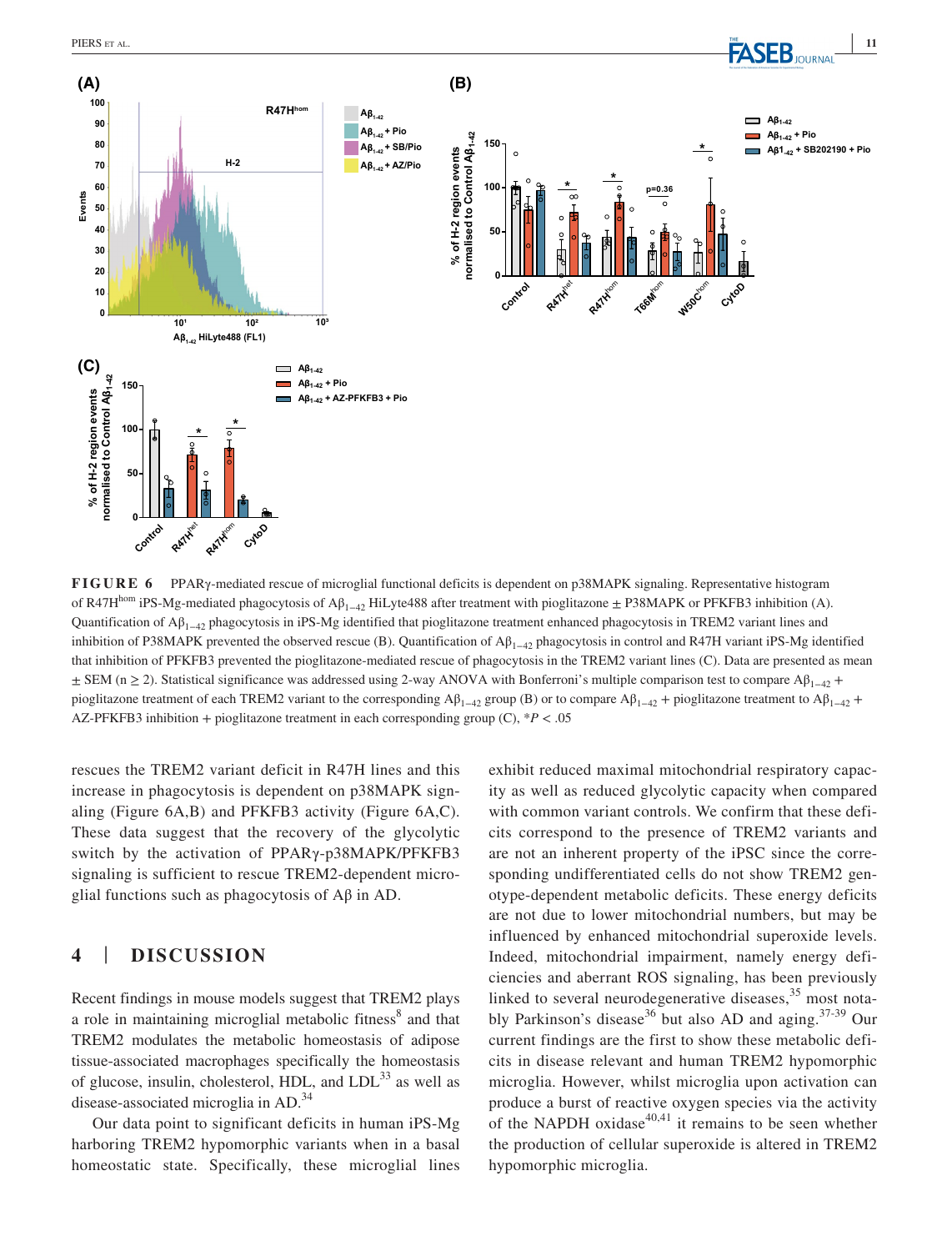We identified aberrant responses following exposure to classical pro-inflammatory stimuli (LPS/IFNγ) in TREM2 hypomorphic iPS-Mg; specifically, reduced morphological changes and TNFα release. Both responses require rapid energy production which is produced when microglia undergo the metabolic switch to glycolysis.26,32 Glycolysis allows energy production and uptake of essential nutrients to support the rapid changes required by "activated" microglia in response to a stimulus, such as phagocytosis, proliferation, migration, and induction of protein synthesis for cytokine and chemokine secretion. $3,42-44$  Indeed, we identified the ability of the TREM2 variant expressing iPS-Mg to undergo a normal switch in metabolism from a homeostatic, surveillance profile supported by oxidative phosphorylation, to one in which glycolysis is impaired. Conversely, the control iPS-Mg responded to the pro-inflammatory stimuli in a similar manner to recent studies that have employed primary microglia cultures.<sup>26,45</sup> Interestingly, when we blocked glycolysis prior to LPS/IFNγ exposure, only control and  $R47H<sup>het</sup>$  iPS-Mg were able to increase energy demand through enhanced oxidative phosphorylation. These data suggest a less dramatic loss of energy production in the AD-associated risk variant compared with the more severe NHD mutations.

The identification of comparable aerobic responses after glycolytic inhibition, but underlying metabolic and phenotypic differences between the control and patient AD R47H<sup>het</sup> iPS-Mg, led us to probe the effect of glycolytic inhibition on cell stress pathways. Indeed, previous studies have shown that glycolytic inhibition can enhance oxidative stress $46,47$  and with increased mitochondrial ROS levels in the TREM2 hypomorphic lines, we hypothesized that the discrepancies identified in the  $R47H<sup>het</sup>$  lines may be due to a hypersensitivity to glycolytic inhibition. We found increased expression in the number of proteins indicative of metabolic and mitochondrial stress pathways in the R47H<sup>het</sup> iPS-Mg when compared with control iPS-Mg supporting this hypothesis. Furthermore, when we investigated PGC1 $\alpha$ , a master regulator of mitochondrial biogenesis and energy metabolism and signaling molecule downstream of a number of the pathways identified, we found enhanced negative regulation in the TREM2 hypomorphic lines. Collectively, these data suggest that whilst cell stress pathways are enhanced in R47Hhet lines during glycolytic inhibition, the cells' ability to respond is downregulated. Indeed, when we looked at the transcriptional activity of PPARγ, a nuclear receptor and transcription factor coactivated by PCG-1 $\alpha$ , we found that control iPS-Mg were able to respond to glycolytic inhibition whereas R47H<sup>het</sup> and T66Mhom iPS-Mg were locked and unable to respond. PPARγ is widely expressed in inflammatory cells such as microglia and macrophages as well as adipose tissue where it controls inflammation, lipid metabolism, and glucose

homeostasis.<sup>23</sup> In support of the aberrant PPAR<sub>γ</sub> signaling, we found that protein levels were highly regulated by glycolytic inhibition, specifically in R47H lines and the heterozygous variant of T66M. Interestingly basal levels of PPARγ were significantly reduced in the severe NHD lines.

PPARγ, also known as the glitazone receptor or nuclear receptor subfamily 3 (NR1C3), is involved in insulin sensitization and enhanced glucose metabolism and plays a key role in cellular homeostasis.48 The prominent isoform expressed in inflammatory cells is PPARγ3. Pioglitazone, an agonist of PPARγ, has been shown to halt progression of Parkinsonism in a rodent model, ostensibly by inhibiting microglial inflammation and proliferation,<sup>49</sup> although it is difficult to conclude if this is a direct effect on microglia given that the compound can affect a number of cells in these models. Targeting PPARγ for therapeutic benefit in AD has also recently been proposed.<sup>50</sup> Interestingly we found that whilst the deficits in maximal respiration, glycolysis and glycolytic capacity observed in the R47H variants can be rescued by the PPARγ agonist, these deficits in the NHD hypomorphs cannot, suggesting that the reduced levels of PPARγ protein observed in these variants and the limited levels of mature TREM2 may have an uncoupling effect on the signaling to and from PPARγ. Furthermore, preincubating R47H<sup>het</sup> iPS-Mg with pioglitazone prior to LPS/IFNγ exposure rescued the energetic metabolic phenotype, strongly linking PPARγ function to the locked immunometabolic switch observed in TREM2 hypomorphic lines.

PPARγ signaling has been identified as vital in cellular immune responses. Specifically, PPARγ activation has been shown to inhibit the expression of inflammatory cytokines and promote antiinflammatory phenotypes.<sup>51,52</sup> Whilst PPARγ expression is reduced in NHD TREM2 hypomorphs, one might expect a correspondingly higher level of TNFα secretion if PPARγ is controlling inflammation; however, the opposite occurs. Whilst it may be true for TNF $\alpha$ , despite the requirement for the metabolic switch to glycolysis upon microglial activation for energy to produce cytokines and chemokines, we found previously that the ability of iPS-Mg to produce a whole range of cytokines was not greatly impaired when a stimulus of LPS alone was used.<sup>31</sup> Here we primed with IFNγ and LPS, and were able to show a deficit in the secretion of TNF $\alpha$  in TREM2 hypomorphs compared with controls. TNF $\alpha$  and IL-6 expression may be controlled by activating transcription factor 3 (ATF3) following TLR stimulation or NFĸB and at least three classes of transcription factor and coregulators are thought to control the inflammatory secretome.<sup>53</sup> Of further interest would be to determine the effects of multiple exposures to stimulants likely to evoke cytokine release in control iPS-Mg, to determine whether there are deficiencies or enhancements in TREM2 variant iPS-Mg.

To understand how PPARγ signaling influences the metabolic phenotype of the TREM2 variants we interrogated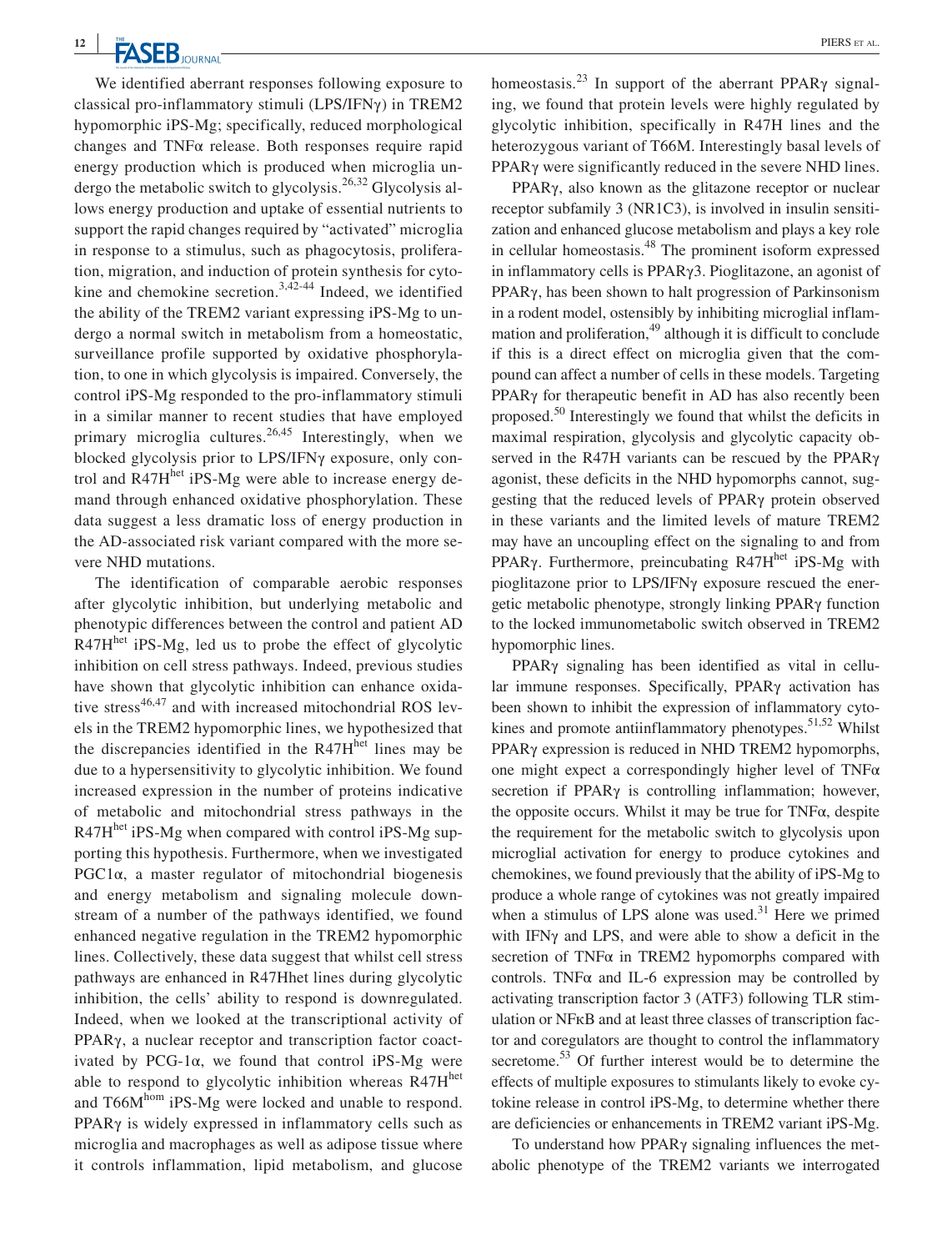PFKFB3 signaling, a key regulatory enzyme involved in glycolytic induction<sup>25,26</sup> and identified as a target of PPAR<sub>Y</sub>.<sup>24</sup> We found that pioglitazone exerted its effects via a p38MAPK/ PFKFB3 signaling cascade and we show that activation of the PPARγ/p38MAPK cascade and PFKFB3 activity is sufficient to rescue the functional deficit in  $A\beta_{1-42}$  phagocytosis identified in the TREM2 hypomorphic iPS-Mg, a key hallmark associated with AD pathogenesis. Finally, it is worth commenting on previous studies that identify p38-MAPK activation by pioglitazone<sup>54,55</sup>; these studies use the compound at a concentration  $15-30\times$  higher than our treatments, which were 7× lower than the reported EC50 for PPARγ activity.

In conclusion, we find that the presence of a TREM2 mutation detrimentally influences metabolic signaling by influencing not only basal levels of oxidative phosphorylation but also the requirement of a metabolic switch to glycolysis. This inability to switch on glycolysis during a change in the environment significantly impacts the surveillant properties of homeostatic microglia leading to suboptimal responses in key microglial functions such as phagocytosis. Our data highlight these deficits in a human, genetically disease relevant microglial model and uncover a significant dependence on p38MAPK signaling during glycolysis in iPS-Mg generated from R47H genotypes. This polymorphism seems to render the microglia hypersensitive to cellular stress; however, this susceptibility enhances the effectiveness of PPARγ activation in upregulating cellular metabolism, leading to an ability to attenuate deficits in microglial function associated with disease pathogenesis.

#### **ACKNOWLEDGMENTS**

TM Piers was supported by funding to JM Pocock and J Hardy from the Innovative Medicines Initiative 2 Joint Undertaking under grant agreement No 115976. This Joint Undertaking receives support from the European Union's [Horizon 2020](gs2%7Chttp://dx.doi.org/10.13039/100010661) research and innovation program and EFPIA. K Cosker was supported by Eisai, working within the [Eisai](gs5%7Chttp://dx.doi.org/10.13039/501100003769) :UCL Therapeutic Innovation Group (TIG). A Mallach was supported by the [Biotechnology and Biological Scien](gs3%7Chttp://dx.doi.org/10.13039/501100000268) [ces Research Council](gs3%7Chttp://dx.doi.org/10.13039/501100000268) [grant number BB/M009513/1]. A Mallach was funded by a LiDo Consortium PhD studentship. We would like to thank the patients and their families for their participation in this research project; E Lohmann, [Istan](gs4%7Chttp://dx.doi.org/10.13039/501100002657) [bul University,](gs4%7Chttp://dx.doi.org/10.13039/501100002657) Istanbul Faculty of Medicine, Department of Neurology, Behavioral Neurology and Movement Disorders Unit, Istanbul 34390, Turkey; M Blurton-Jones School of Biological Sciences, [University of California](gs1%7Chttp://dx.doi.org/10.13039/100005595), Irvine, San Diego; Henry Holden, and Pablo Garcia Reitboeck, UCL Queen Square Institute of Neurology for help with cells.

#### **CONFLICT OF INTEREST**

The authors declare that they have no conflict of interest.

#### **AUTHOR CONTRIBUTIONS**

TM Piers, JM Pocock, and J Hardy initiated the concept, TM Piers, and JM Pocock designed the experiments, and TM Piers, GT Johnson, and A Mallach carried out the experiments, R Guerreiro analyzed the in-house generated iPSC lines, JM Pocock, TM Piers, and K Cosker wrote the paper.

#### **REFERENCES**

- 1. Kelly B, O'Neill LAJ. Metabolic reprogramming in macrophages and dendritic cells in innate immunity. *Cell Res*. 2015;25:771-784.
- 2. Orihuela R, McPherson CA, Harry GJ. Microglial M1/M2 polarization and metabolic states. *Br J Pharmacol*. 2016;173:649-665.
- 3. Vander Heiden MG, Cantley LC, Thompson CB. Understanding the warburg effect: the metabolic requirements of cell proliferation NIH public access. *Science (80-. )*. 2009;324:1029-1033.
- 4. Guerreiro R, Wojtas A, Bras J, et al. TREM2 variants in Alzheimer's disease. *N Engl J Med*. 2013;368:117-127.
- 5. Jonsson T, Stefansson H, Steinberg S, et al. Variant of TREM2 associated with the risk of Alzheimer's disease. *N Engl J Med*. 2013;368:107-116.
- 6. Kleinberger G, Yamanishi Y, Suarez-Calvet M, et al. TREM2 mutations implicated in neurodegeneration impair cell surface transport and phagocytosis. *Sci Transl Med*. 2014;6:243ra86-243ra86.
- 7. Wang Y, Cella M, Mallinson K, et al. TREM2 lipid sensing sustains the microglial response in an Alzheimer's disease model. *Cell*. 2015;160:1061-1071.
- 8. Ulland TK, Song WM, Huang SC-C, et al. TREM2 maintains microglial metabolic fitness in Alzheimer's disease. *Cell*. 2017;170:649-663.e13.
- 9. Okita K, Matsumura Y, Sato Y, et al. A more efficient method to generate integration-free human iPS cells. *Nat Methods*. 2011;8:409-412.
- 10. Xiang X, Piers TM, Wefers B, et al. The Trem2 R47H Alzheimer's risk variant impairs splicing and reduces Trem2 mRNA and protein in mice but not in humans. *Mol Neurodegener*. 2018;13:49.
- 11. Butovsky O, Jedrychowski MP, Moore CS, et al. Identification of a unique TGF-β-dependent molecular and functional signature in microglia. *Nat Neurosci*. 2014;17:131-143.
- 12. Muffat J, Li Y, Yuan B, et al. Efficient derivation of microglia-like cells from human pluripotent stem cells. *Nat Med*. 2016;22:1358-1367.
- 13. Abud EM, Ramirez RN, Martinez ES, et al. iPSC-derived human microglia-like cells to study neurological diseases. *Neuron*. 2017;94:278-293.e9.
- 14. Haenseler W, Sansom SN, Buchrieser J, et al. A highly efficient human pluripotent stem cell microglia model displays a neuronal-Co-culture-specific expression profile and inflammatory response. *Stem Cell Rep*. 2017;8:1727-1742.
- 15. Gosselin D, Skola D, Coufal NG, et al. An environment-dependent transcriptional network specifies human microglia identity. *Science (80-. )*. 2017;356:eaal3222.
- 16. van Wilgenburg B, Browne C, Vowles J, Cowley SA. Efficient, long term production of monocyte-derived macrophages from human pluripotent stem cells under partly-defined and fully-defined conditions. *PLoS ONE*. 2013;8:e71098.
- 17. Warnes GR, Bolker B, Bonebakker L, et al. *gplots: VARIOUS R Programming Tools for Plotting Data*; 2016.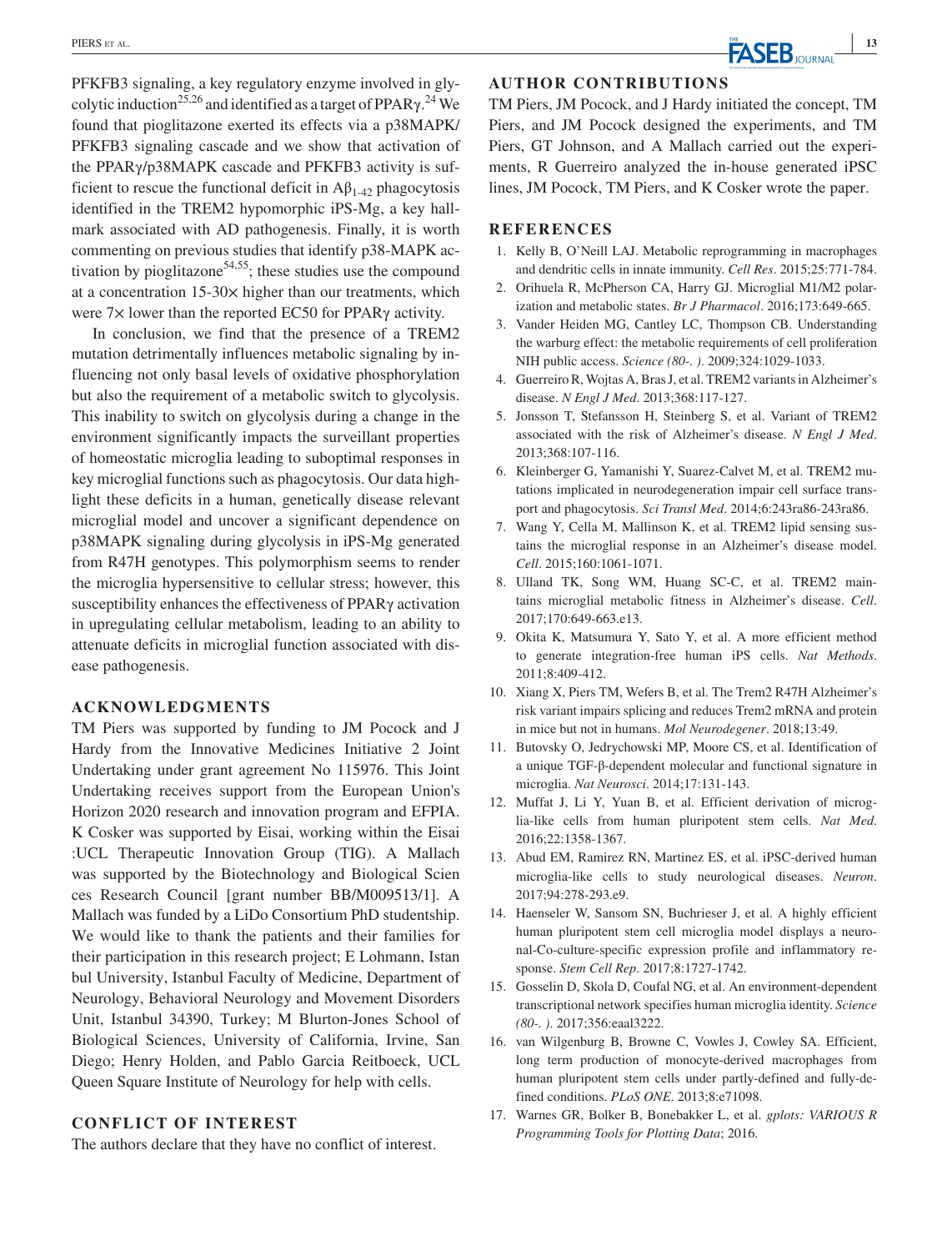- 18. Cheng J, Galili T. *d3heatmap: Interactive Heat Maps Using "htmlwidgets" and "D3.js"*; 2016.
- 19. Carpentier G, Henault E. Protein Array Analyzer for ImageJ. In: Henri T, ed. *ImageJ User and Developer Conference*; 2010:238-240.
- 20. Jiang Y, Thakran S, Bheemreddy R, et al. Pioglitazone normalizes insulin signaling in the diabetic rat retina through reduction in tumor necrosis factor  $\alpha$  and suppressor of cytokine signaling 3. *J Biol Chem*. 2014;289:26395-26405.
- 21. Liang H, Ward WF. PGC-1 $\alpha$ : a key regulator of energy metabolism. *Adv Physiol Educ*. 2006;30:145-151.
- 22. Austin S, St-Pierre J. PGC1 $\alpha$  and mitochondrial metabolismemerging concepts and relevance in ageing and neurodegenerative disorders. *J Cell Sci*. 2012;125:4963-4971.
- 23. Corona JC, Duchen MR. PPARγ as a therapeutic target to rescue mitochondrial function in neurological disease. *Free Radic Biol Med*. 2016;100:153-163.
- 24. Guo X, Xu K, Zhang J, et al. Involvement of inducible 6-phosphofructo-2-kinase in the anti-diabetic effect of peroxisome proliferator-activated receptor γ activation in mice. *J Biol Chem*. 2010;285:23711-23720.
- 25. Rodríguez-García A, Samsó P, Fontova P, et al. TGF-β1 targets Smad, p38 MAPK, and PI3K/Akt signaling pathways to induce PFKFB3 gene expression and glycolysis in glioblastoma cells. *FEBS J*. 2017;284:3437-3454.
- 26. Finucane OM, Sugrue J, Rubio-Araiz A, Guillot-Sestier M-V, Lynch MA. The NLRP3 inflammasome modulates glycolysis by increasing PFKFB3 in an IL-1β-dependent manner in macrophages. *Sci Rep*. 2019;9:4034.
- 27. Li L, Li L, Li W, et al. TAp73-induced phosphofructokinase-1 transcription promotes the Warburg effect and enhances cell proliferation. *Nat Commun*. 2018;9:4683.
- 28. Bolaños JP. Adapting glycolysis to cancer cell proliferation: the MAPK pathway focuses on PFKFB3. *Biochem J*. 2013;452:e7-e9.
- 29. Novellasdemunt L, Bultot L, Manzano A, et al. PFKFB3 activation in cancer cells by the p38/MK2 pathway in response to stress stimuli. *Biochem J*. 2013;452:531-543.
- 30. Yeh FL, Wang Y, Tom I, Gonzalez LC, Sheng M. TREM2 binds to apolipoproteins, including APOE and CLU/APOJ, and thereby facilitates uptake of amyloid-beta by microglia. *Neuron*. 2016;91:328-340.
- 31. Garcia-Reitboeck P, Phillips A, Piers TM, et al. Human Induced pluripotent stem cell-derived microglia-like cells harboring TREM2 missense mutations show specific deficits in phagocytosis. *Cell Rep*. 2018;24:2300-2311.
- 32. Jiang H, Shi H, Sun M, et al. PFKFB3-driven macrophage glycolytic metabolism is a crucial component of innate antiviral defense. *J Immunol*. 2016;197:2880-2890.
- 33. Jaitin DA, Adlung L, Thaiss CA, et al. Lipid-associated macrophages control metabolic homeostasis in a Trem2-dependent manner. *Cell*. 2019;178:686-698.e14.
- 34. Keren-Shaul H, Spinrad A, Weiner A, et al. A unique microglia type associated with restricting development of Alzheimer's disease. *Cell*. 2017;169:1276-1290.e17.
- 35. Lin MT, Beal MF. Mitochondrial dysfunction and oxidative stress in neurodegenerative diseases. *Nature*. 2006;443:787-795.
- 36. Park JS, Davis RL, Sue CM. Mitochondrial dysfunction in Parkinson's disease: new mechanistic insights and therapeutic

perspectives. *Curr Neurol Neurosci Rep.* 2018;18. [https://doi.](https://doi.org/10.1007/s11910-018-0829-3) [org/10.1007/s11910-018-0829-3](https://doi.org/10.1007/s11910-018-0829-3).

- 37. Trifunovic A, Larsson NG. Mitochondrial dysfunction as a cause of ageing. *J Intern Med*. 2008;263:167-178.
- 38. Sahin E, Depinho RA. Linking functional decline of telomeres, mitochondria and stem cells during ageing. *Nature*. 2010;464:520-528.
- 39. Wang X, Wang W, Li L, Perry G, Lee H-G, Zhu X. Oxidative stress and mitochondrial dysfunction in Alzheimer's disease. *Biochim Biophys Acta - Mol Basis Dis*. 2014;1842:1240-1247.
- 40. Bal-Price A, Matthias A, Brown GC. Stimulation of the NADPH oxidase in activated rat microglia removes nitric oxide but induces peroxynitrite production. *J Neurochem*. 2002;80:73-80.
- 41. Brown GC, Vilalta A. How microglia kill neurons. *Brain Res*. 2015;1628:288-297.
- 42. Shen Y, Kapfhamer D, Minnella AM, et al. Bioenergetic state regulates innate inflammatory responses through the transcriptional co-repressor CtBP. *Nat Commun*. 2017;8:624.
- 43. Gu R, Zhang F, Chen G, et al. Clk1 deficiency promotes neuroinflammation and subsequent dopaminergic cell death through regulation of microglial metabolic reprogramming. *Brain Behav Immun*. 2017;60:206-219.
- 44. Culmsee C, Michels S, Scheu S, Arolt V, Dannlowski U, Alferink J. Mitochondria, microglia, and the immune system-how are they linked in affective disorders? *Front Psychiatry*. 2018;9:739.
- 45. Nair S, Sobotka KS, Joshi P, et al. Lipopolysaccharide-induced alteration of mitochondrial morphology induces a metabolic shift in microglia modulating the inflammatory response in vitro and in vivo. *Glia*. 2019;67:1047-1061.
- 46. Shutt DC, O'Dorisio MS, Aykin-Burns N, Spitz DR. 2-deoxy-D-glucose induces oxidative stress and cell killing in human neuroblastoma cells. *Cancer Biol Ther*. 2010;9:853-861.
- 47. Sharma PK, Bhardwaj R, Dwarakanath BS, Varshney R. Metabolic oxidative stress induced by a combination of 2-DG and 6-AN enhances radiation damage selectively in malignant cells via non-coordinated expression of antioxidant enzymes. *Cancer Lett*. 2010;295:154-166.
- 48. Tyagi S, Gupta P, Saini AS, Kaushal C, Sharma S. The peroxisome proliferator-activated receptor: a family of nuclear receptors role in various diseases. *J Adv Pharm Technol Res*. 2011;2:236-240.
- 49. Machado MMF, Bassani TB, Cóppola-Segovia V, et al. PPAR-γ agonist pioglitazone reduces microglial proliferation and NF-κB activation in the substantia nigra in the 6-hydroxydopamine model of Parkinson's disease. *Pharmacol Rep*. 2019;71:556-564.
- 50. Khan MA, Alam Q, Haque A, et al. Current progress on peroxisome proliferator-activated receptor gamma agonist as an emerging therapeutic approach for the treatment of Alzheimer's disease: an update. *Curr Neuropharmacol*. 2019;17:232-246.
- 51. Ji JD, Cheon H, Jun JB, et al. Effects of peroxisome proliferatoractivated receptor-γ (PPAR-γ) on the expression of inflammatory cytokines and apoptosis induction in rheumatoid synovial fibroblasts and monocytes. *J Autoimmun*. 2001;17:215-221.
- 52. Clark RB. The role of PPARs in inflammation and immunity. *J Leukoc. Biol*. 2002;71:388-400.
- 53. Medzhitov R, Horng T. Transcriptional control of the inflammatory response. *Nat Rev Immunol*. 2009;9:692-703.
- 54. Xing B, Xin T, Hunter RL, Bing G. Pioglitazone inhibition of lipopolysaccharide-induced nitric oxide synthase is associated with altered activity of p38 MAP kinase and PI3K/ Akt. *J Neuroinflammation*. 2008;5:4.